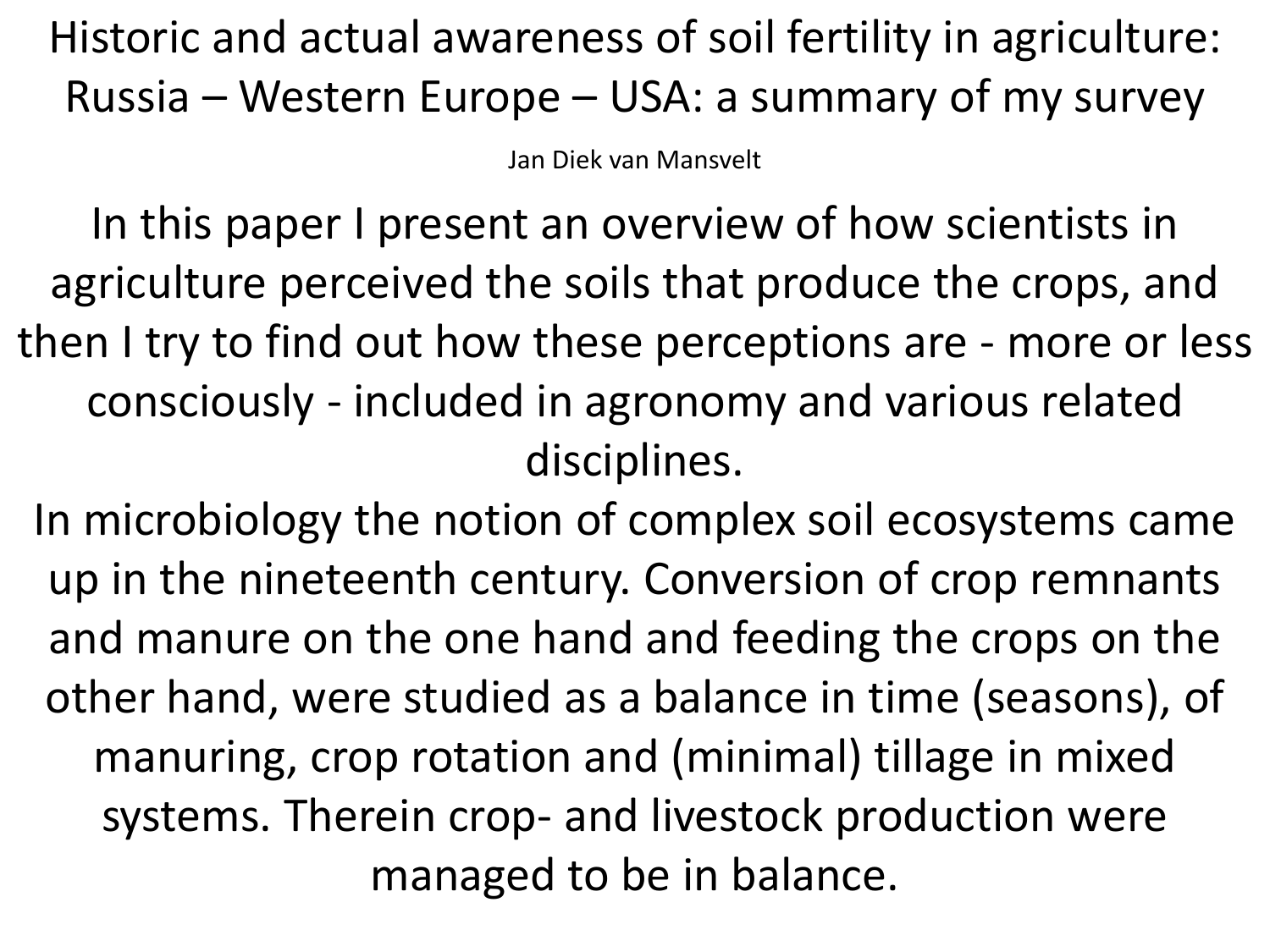However, minimalized in the side-line, soil-friendly agriculture survived in organic and biodynamic movements, in this century enhanced by various similar approaches like agro-ecology.

## **Coevals of the Russian soil microbiologists**

Similar recommendations for sustainable soil management made by Russian scientists as mentioned in my paper can be found by their coevals and successors,

such as the German, British, French and American researchers Rudolf Steiner (1861–1925), Sir Albert Howard (1873-1947), William Albrecht (1888–1974, Hans Peter Rusch (1906-1977) and Masanobu Fukuoka (1913–2008), who share the perception of soils as living organisms and do apply this perception in agriculture.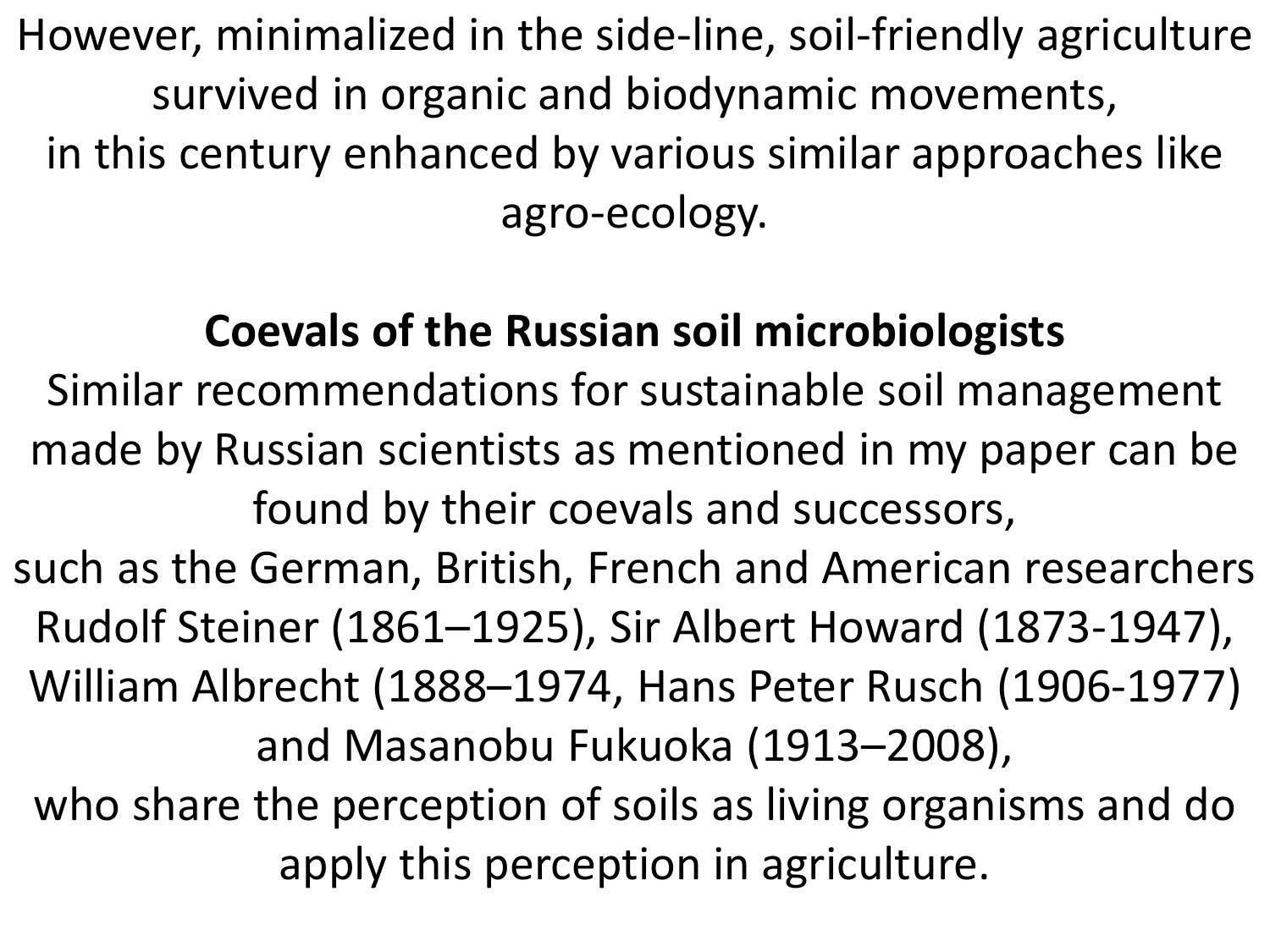But that notion and the experience of agriculture as the art of 'managing living soils' were overruled by an upcoming use of the external inputs of agrochemicals - fertilisers and subsequently pesticides – after World War II.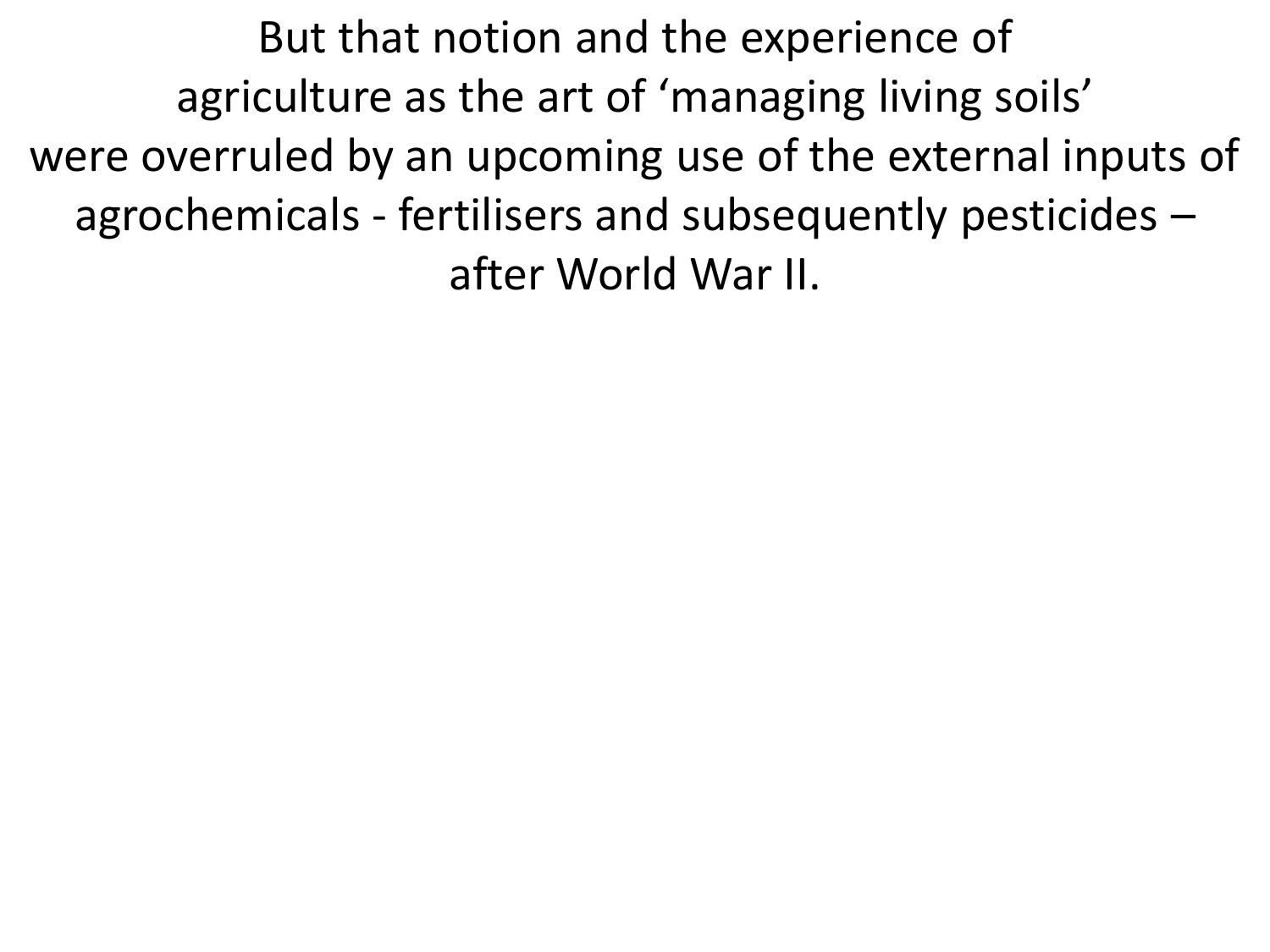And then the FAO declared the year 2015 as the year of the soil, as the chemical agriculture they had supported for decades, had appeared to be shockingly soil-destructive: causing soil-erosion and subsequently flooding followed by drought.

[See also The Economics of Ecosystems & Biodiversity – TEEB] Furthermore I present the soil-ecosystem awareness of today in various disciplines such as plant breeding, biosphere & climate, human health, rural development, manuring, phytopathology (including pesticide effects in soil ecosystems).

Here I start by listing the key issues, recommended in one or another way by the cited authors, for sustainable soil management that underlies sustainable agriculture cq agroecology.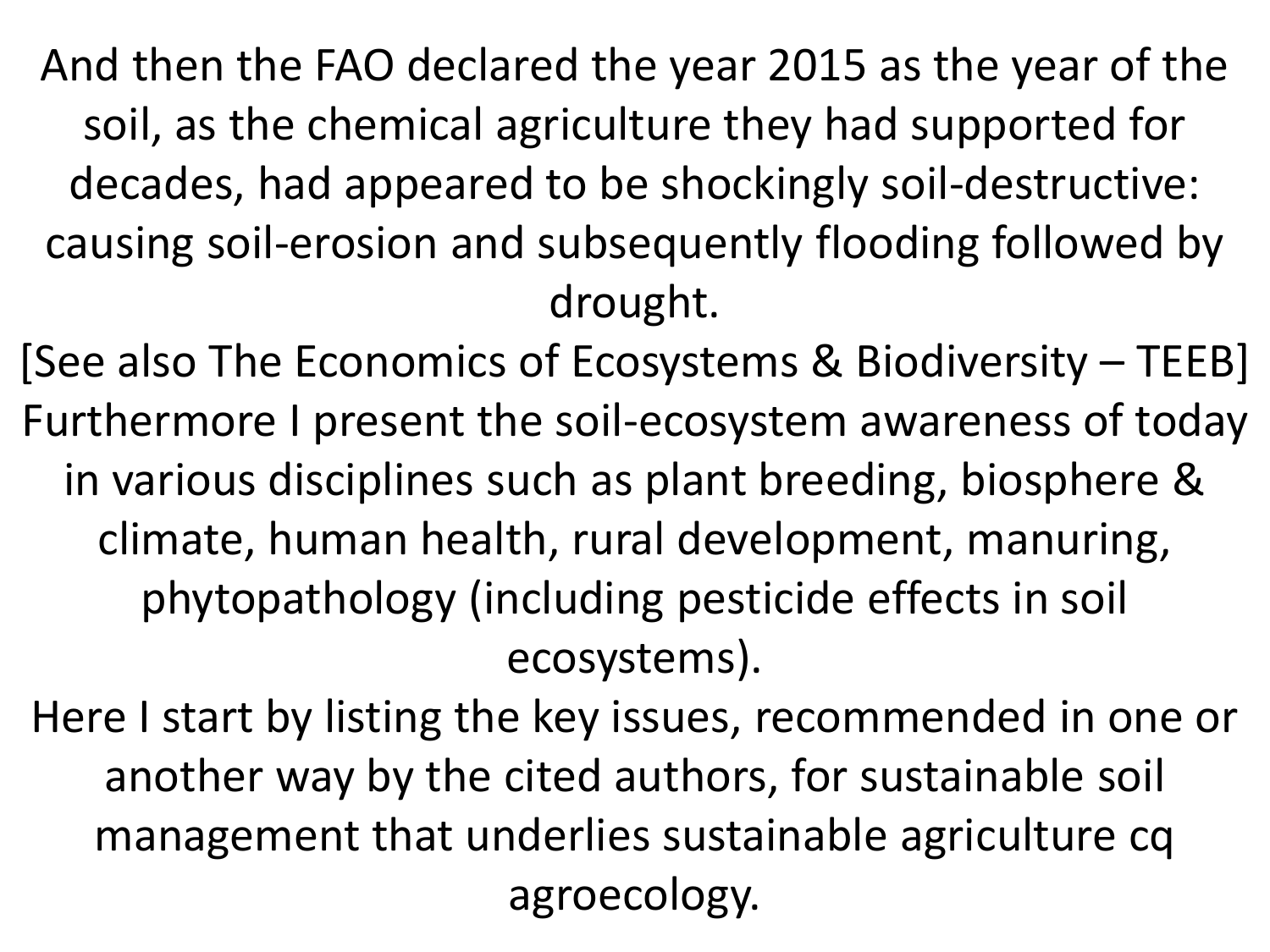```
In general:
```
for the manuring, the clue is to feed energy (COH) to the soil-ecosystem ('humus'), with all its bacteria, algae, worms and insects, which together break down remnants of plants and manure, thus making nutrients available for the active(!) uptake by plant-root-systems, enlarged by their cooperative fungi (mycorrhiza etc.). In that perspective: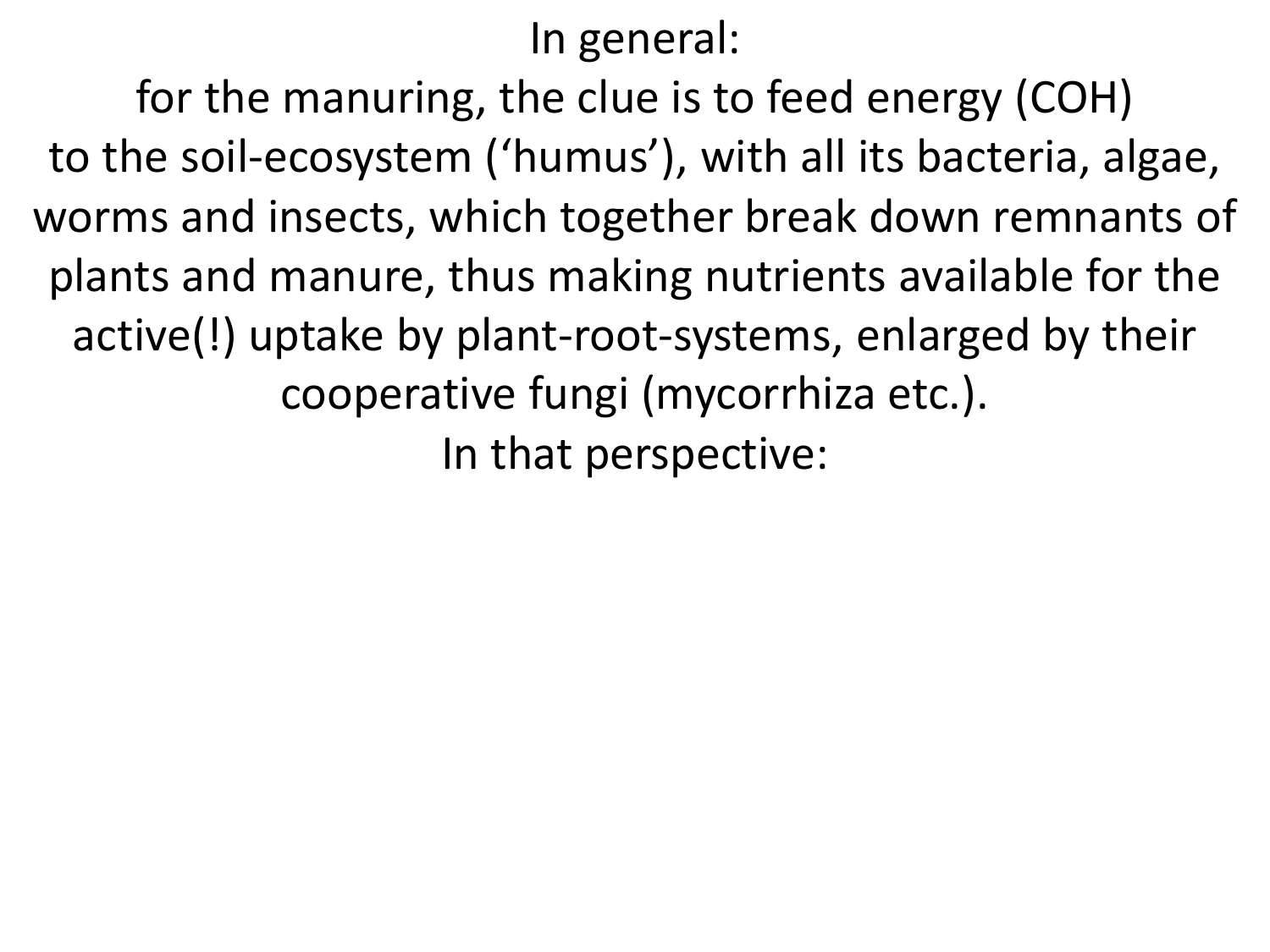- 1. Organic fertilisers cannot be replaced by chemical salts (NPK fertilisers). Depending on crop species, composts as fertiliser eventually brings yield increases of 10 – 50%, as compared to using chemical fertilisers.
- 2. Mycorrhiza fungi, algae and bacteria exude biotic substances into the soil, such as vitamins, amino acids, auxins, antibiotics, nitrogen compounds, organic (amino) acids and phosphor compounds.
- The B vitamins are very important to plants, like vitamin B1, for O2 rich combustion, of B6, B2 B12 PP and H for formation of amino acids and their transamination.
- 3. Plant roots can take up several organic compounds as such, so complete mineralisation of the organic compounds is not a requirement as often is mistakingly presumed.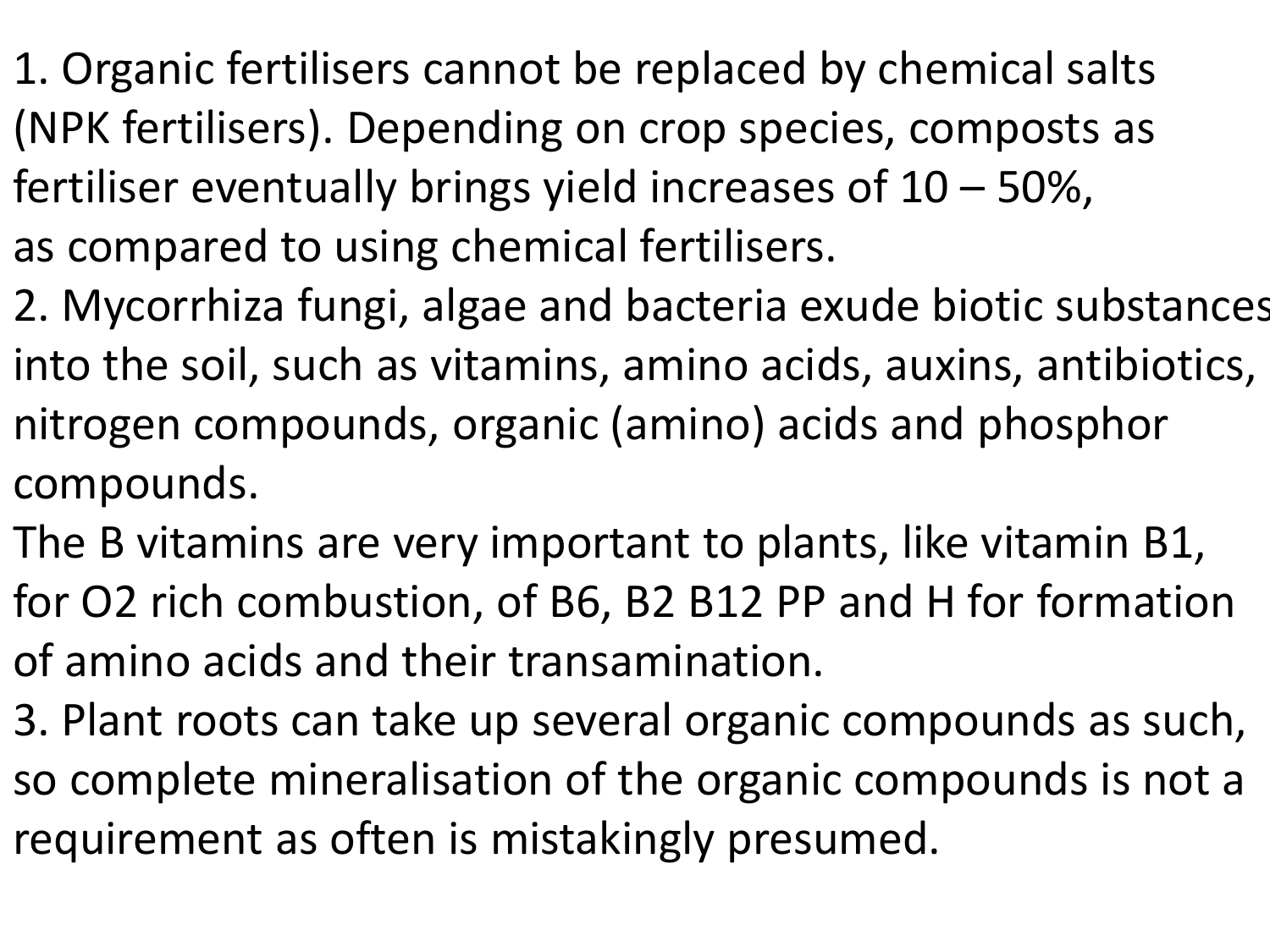- Moreover, when bacteria and mycorrhiza fungi are present, phosphorus & other metals and minerals are taken up more easily.
- 4. Each and every plant species creates its own rhizosphere in the soil, with its own microorganisms. Thereby the soil, climate and management conditions are crucial.
- F.e., microorganisms do produce organic metal components (note that plants cannot take up inorganic iron).
- 5. During crop growth there are mainly non-sporulating bacteria fungi, and algae. When crops ripen the sporulating species,
- feeding on plant remnants, become most present. The latter can be detrimental to crops as they exude toxic substances:
- a monoculture effect that cannot be countered using fertilisers.
- 6. In fertile soils less harmful microorganisms are found
- as compared to infertile soils. By adding  $\mathsf{CaCO}_{3}$ , MgO and NaOH, important improvements of soil quality are accomplished.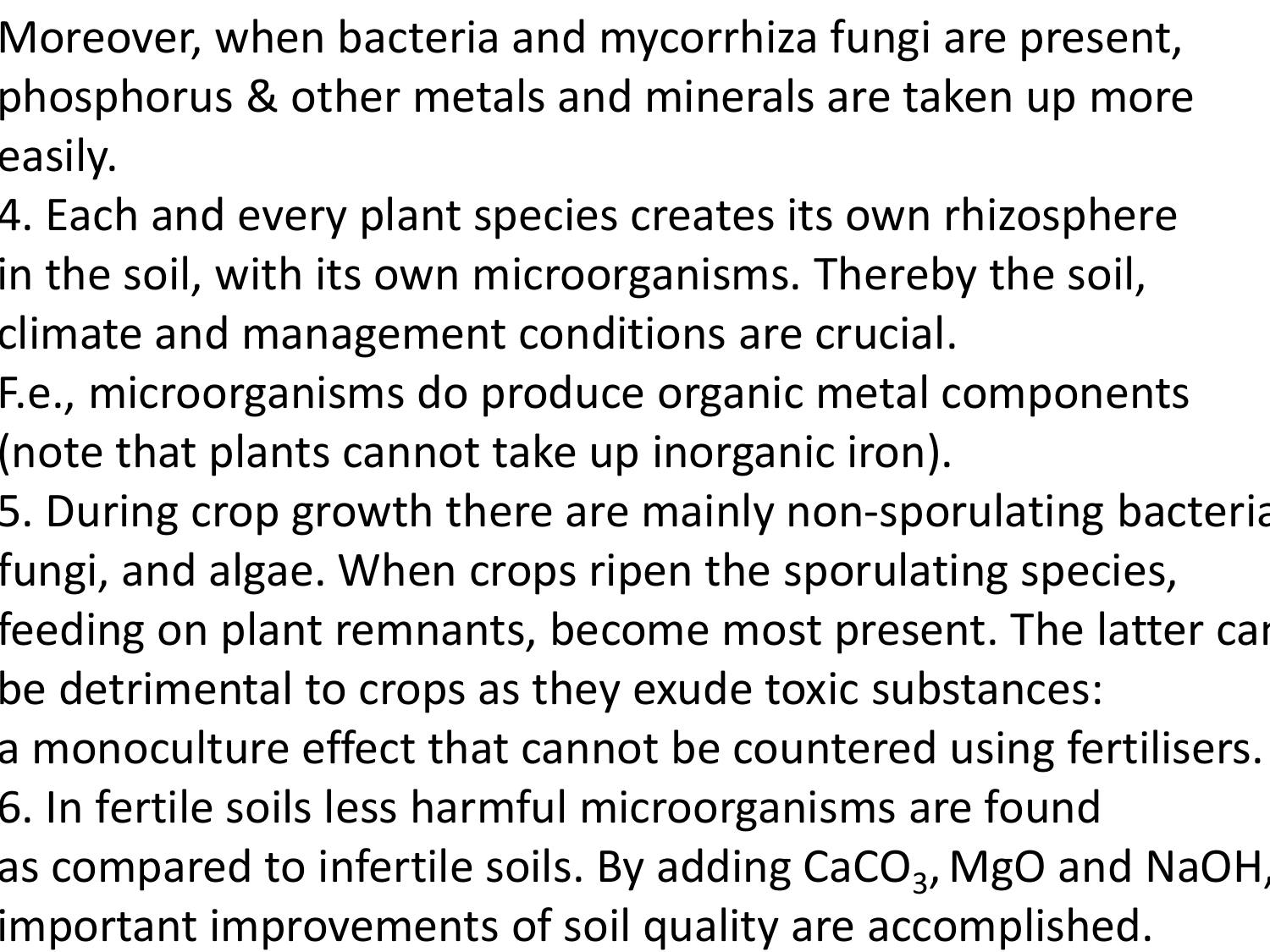- On the contrary, by adding KNO3 and KPO3, azotobacter, a healthy soil indicator, is killed.
- This refers to experiments in podzol soils, that presumably lacked Ca, Na and Mg, and presumably where still rich in K.
- 7. All micro-organisms have their own antagonists in the soil ecosystems.
- To increase their positive effect on plant growth they should be mixed with compost, thus keeping them in a good balance.
- 8. In addition, although compost amendments applied during transition can improve crop vigour by significantly enhancing soil fertility, their effects on soil-borne diseases are not predictable when the farm is in transitioning to certified organic production.
- The shift toward a new balance between breakdown and Uptake needs time to be established.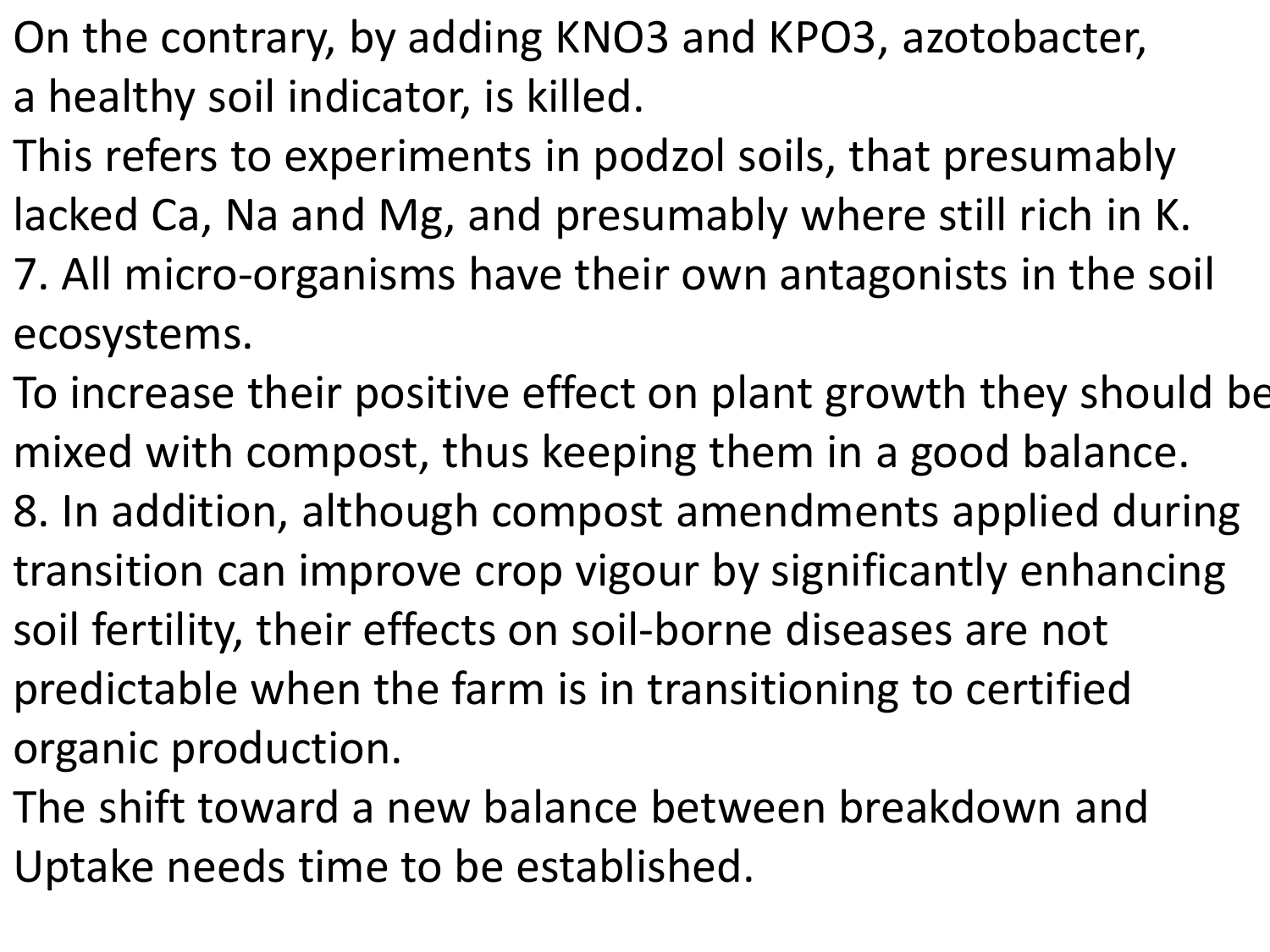- 9. Plants growing in soils treated with manure or compost are found to contain more nutrients, and more antibiotics from the soil. They are usually superior in appearance, size and nutrient density to crops grown with conventional fertility formulations. Their resistance against plant diseases is increased as compared to non-treated plants.
- The microbial balances in the soil ecosystem prevent diseases. Killing the living soils by using pesticides works out negatively on the soil fertility.
- 10. Biotic fertilizers work in a natural manner to rebuild soil acids and soil acid gels that act to hold topsoil in place. This means an end to arable soil erosion and loss of topsoil as it is caused by the use of chemical (conventional) fertilizers, which are easily over applied. Then the result is an imbalance in the carbon/nitrogen ratio in the soil, which accelerates the loss of topsoil.